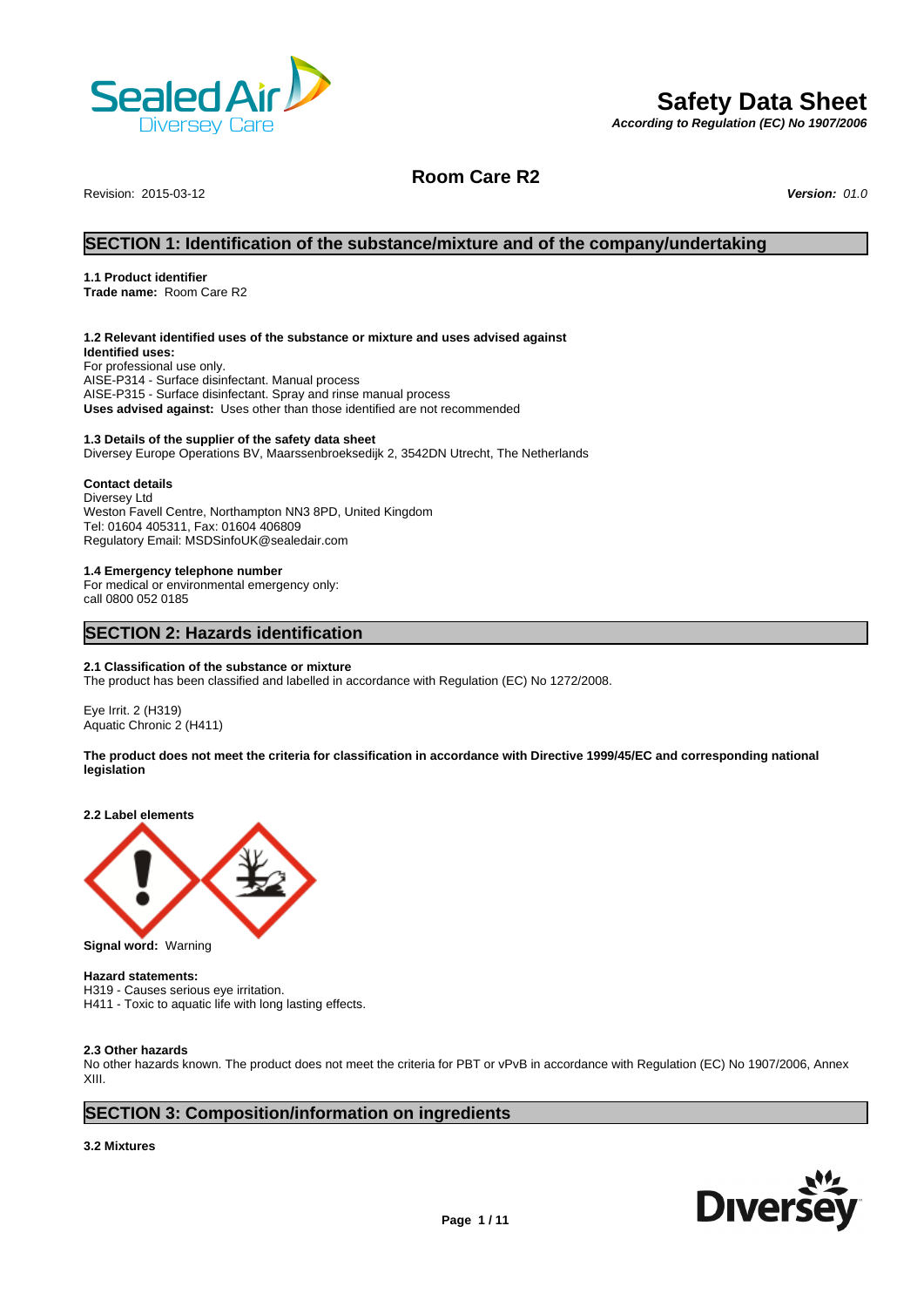| Ingredient(s)                           | <b>EC</b> number | <b>CAS number</b> | <b>REACH number</b> | <b>Classification</b>                                                                                                       | <b>Classification</b><br>(1999/45/EC) | <b>Notes</b> | Weight<br>percent |
|-----------------------------------------|------------------|-------------------|---------------------|-----------------------------------------------------------------------------------------------------------------------------|---------------------------------------|--------------|-------------------|
| alkyl alcohol ethoxylate                | Polymer*         | 69011-36-5        | [4]                 | Acute Tox. 4 (H302)<br>Eye Dam. 1 (H318)                                                                                    | Xn:R22<br>$Xi:$ R41                   |              | $1 - 3$           |
| didecyldimethylammonium<br>chloride     | 230-525-2        | 7173-51-5         | No data available   | Skin Corr. 1B (H314)<br>Acute Tox. 4 (H302)<br>Aquatic Acute 1 (H400)<br>Aquatic Chronic 2<br>(H411)                        | Xn;R22<br>C:R34<br>N:R50              |              | $0.1 - 1$         |
| alkyldimethylbenzylammoniumc<br>hloride | 270-325-2        | 68424-85-1        | No data available   | Skin Corr. 1B (H314)<br>Acute Tox. 4 (H302)<br>Acute Tox. 4 (H312)<br>Aquatic Acute 1 (H400)<br>Aquatic Chronic 1<br>(H410) | Xn;R21/22<br>C:R34<br>N:R50           |              | $0.1 - 1$         |

\* Polymer.

For the full text of the R, H and EUH phrases mentioned in this Section, see Section 16.

Workplace exposure limit(s), if available, are listed in subsection 8.1.

[1] Exempted: ionic mixture. See Regulation (EC) No 1907/2006, Annex V, paragraph 3 and 4. This salt is potentially present, based on calculation, and included for classification and labelling purposes only. Each starting material of the ionic mixture is registered, as required.

[2] Exempted: included in Annex IV of Regulation (EC) No 1907/2006.

[3] Exempted: Annex V of Regulation (EC) No 1907/2006.

[4] Exempted: polymer. See Article 2(9) of Regulation (EC) No 1907/2006.

## **SECTION 4: First aid measures**

| 4.1 Description of first aid measures                           |                                                                                                                                                                                                             |
|-----------------------------------------------------------------|-------------------------------------------------------------------------------------------------------------------------------------------------------------------------------------------------------------|
| <b>Inhalation</b>                                               | Get medical attention or advice if you feel unwell.                                                                                                                                                         |
| <b>Skin contact:</b>                                            | Wash skin with plenty of lukewarm, gently flowing water. If skin irritation occurs: Get medical advice<br>or attention.                                                                                     |
| Eye contact:                                                    | Immediately rinse eyes cautiously with lukewarm water for several minutes. Remove contact lenses,<br>if present and easy to do. Continue rinsing. If irritation occurs and persists, get medical attention. |
| Ingestion:                                                      | Immediately drink 1 glass of water. Get medical attention or advice if you feel unwell.                                                                                                                     |
| Self-protection of first aider:                                 | Consider personal protective equipment as indicated in subsection 8.2.                                                                                                                                      |
| 4.2 Most important symptoms and effects, both acute and delayed |                                                                                                                                                                                                             |

| Inhalation:          | No known effects or symptoms in normal use. |
|----------------------|---------------------------------------------|
| <b>Skin contact:</b> | No known effects or symptoms in normal use. |
| Eye contact:         | Causes severe irritation.                   |
| Ingestion:           | No known effects or symptoms in normal use. |

**4.3 Indication of any immediate medical attention and special treatment needed**

No information available on clinical testing and medical monitoring. Specific toxicological information on substances, if available, can be found in section 11.

## **SECTION 5: Firefighting measures**

#### **5.1 Extinguishing media**

Carbon dioxide. Dry powder. Water spray jet. Fight larger fires with water spray jet or alcohol-resistant foam.

## **5.2 Special hazards arising from the substance or mixture**

#### No special hazards known.

#### **5.3 Advice for firefighters**

As in any fire, wear self contained breathing apparatus and suitable protective clothing including gloves and eye/face protection.

## **SECTION 6: Accidental release measures**

## **6.1 Personal precautions, protective equipment and emergency procedures**

No special measures required.

## **6.2 Environmental precautions**

Do not allow to enter drainage system, surface or ground water. Do not allow to enter the ground/soil. Dilute with plenty of water. Inform responsible authorities in case undiluted product reaches drainage system, surface or ground water or the ground/soil.

## **6.3 Methods and material for containment and cleaning up**

Absorb with liquid-binding material (sand, diatomite, universal binders, sawdust).

## **6.4 Reference to other sections**

For personal protective equipment see subsection 8.2. For disposal considerations see section 13.

## **SECTION 7: Handling and storage**

#### **7.1 Precautions for safe handling Measures to prevent fire and explosions:**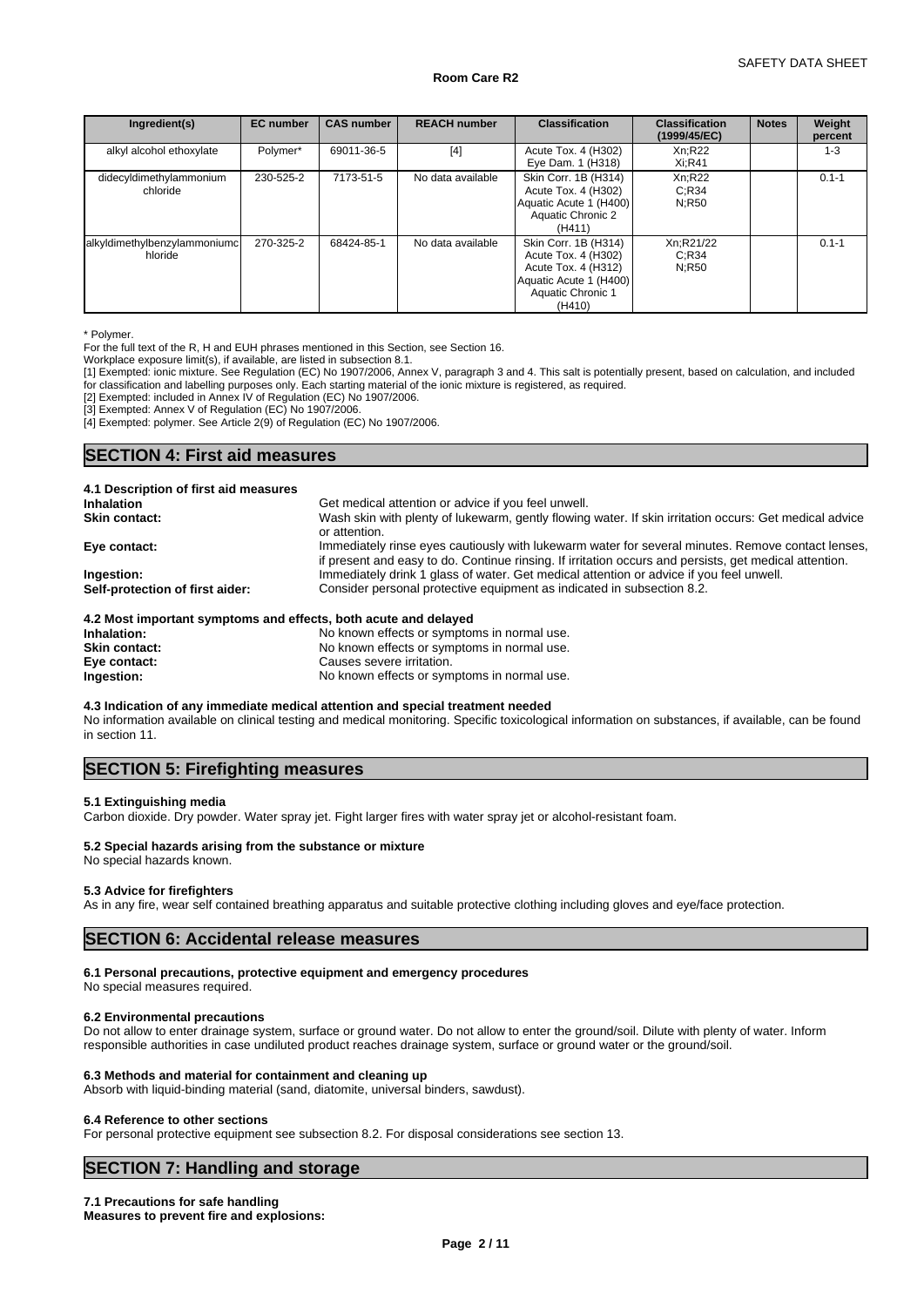No special precautions required.

#### **Measures required to protect the environment:**

For environmental exposure controls see subsection 8.2.

#### **Advices on general occupational hygiene:**

Handle in accordance with good industrial hygiene and safety practice. Keep away from food, drink and animal feeding stuffs. Do not mix with other products unless adviced by Sealed Air. Wash hands before breaks and at the end of workday. Wash face, hands and any exposed skin thoroughly after handling. Take off immediately all contaminated clothing. Use personal protective equipment as required. Use only with adequate ventilation.

**Room Care R2**

#### **7.2 Conditions for safe storage, including any incompatibilities**

Store in accordance with local and national regulations. Keep only in original container. Store in a closed container. For conditions to avoid see subsection 10.4. For incompatible materials see subsection 10.5.

#### **7.3 Specific end use(s)**

No specific advice for end use available.

## **SECTION 8: Exposure controls/personal protection**

 $)$ 

#### **8.1 Control parameters**

**Workplace exposure limits**

Air limit values, if available:

Biological limit values, if available:

Recommended monitoring procedures, if available:

Additional exposure limits under the conditions of use, if available:

#### **DNEL/DMEL and PNEC values**

## **Human exposure**

DNEL oral exposure - Consumer (mg/kg bw)

| Ingredient(s)                       | Short term - Local | <b>Short term - Systemic</b> | Long term - Local | Long term - Systemic |
|-------------------------------------|--------------------|------------------------------|-------------------|----------------------|
|                                     | effects            | effects                      | effects           | effects              |
| alkyl alcohol ethoxylate            | No data available  | No data available            | No data available | No data available    |
| didecyldimethylammonium chloride    | No data available  | No data available            | No data available | No data available    |
| alkyldimethylbenzylammoniumchloride | No data available  | No data available            | No data available | No data available    |

#### DNEL dermal exposure - Worker

| Ingredient(s)                       | <b>Short term - Local</b><br>effects | Short term - Systemic<br>effects (mg/kg bw) | Long term - Local<br>effects | Long term - Systemic  <br>effects (mg/kg bw) |
|-------------------------------------|--------------------------------------|---------------------------------------------|------------------------------|----------------------------------------------|
| alkyl alcohol ethoxylate            | No data available                    | No data available                           | No data available            | No data available                            |
| didecyldimethylammonium chloride    | No data available                    | No data available                           | No data available            | No data available                            |
| alkyldimethylbenzylammoniumchloride | No data available                    | No data available                           | No data available            | No data available                            |

#### DNEL dermal exposure - Consumer

| Ingredient(s)                       | <b>Short term - Local</b><br>effects | <b>Short term - Systemic</b><br>effects (mg/kg bw) | Long term - Local<br>effects | Long term - Systemic  <br>effects (mg/kg bw) |
|-------------------------------------|--------------------------------------|----------------------------------------------------|------------------------------|----------------------------------------------|
| alkyl alcohol ethoxylate            | No data available                    | No data available                                  | No data available            | No data available                            |
| didecyldimethylammonium chloride    | No data available                    | No data available                                  | No data available            | No data available                            |
| alkyldimethylbenzylammoniumchloride | No data available                    | No data available                                  | No data available            | No data available                            |

DNEL inhalatory exposure - Worker (mg/m<sup>3</sup>)

| Ingredient(s)                       | <b>Short term - Local</b><br>effects | <b>Short term - Systemic</b><br>effects | Long term - Local<br>effects | Long term - Systemic  <br>effects |
|-------------------------------------|--------------------------------------|-----------------------------------------|------------------------------|-----------------------------------|
| alkyl alcohol ethoxylate            | No data available                    | No data available                       | No data available            | No data available                 |
| didecyldimethylammonium chloride    | No data available                    | No data available                       | No data available            | No data available                 |
| alkyldimethylbenzylammoniumchloride | No data available                    | No data available                       | No data available            | No data available                 |

DNEL inhalatory exposure - Consumer (mg/m<sup>3</sup>) )

| Ingredient(s)                       | <b>Short term - Local</b> | <b>Short term - Systemic</b> | Long term - Local | Long term - Systemic |
|-------------------------------------|---------------------------|------------------------------|-------------------|----------------------|
|                                     | effects                   | effects                      | effects           | effects              |
| alkyl alcohol ethoxylate            | No data available         | No data available            | No data available | No data available    |
| didecyldimethylammonium chloride    | No data available         | No data available            | No data available | No data available    |
| alkyldimethylbenzylammoniumchloride | No data available         | No data available            | No data available | No data available    |

## **Environmental exposure**

| Environmental exposure - PNEC       |                   |                                                      |                     |                                  |
|-------------------------------------|-------------------|------------------------------------------------------|---------------------|----------------------------------|
| Ingredient(s)                       | (mg/l)            | Surface water, fresh Surface water, marine<br>(mg/l) | Intermittent (mg/l) | Sewage treatment<br>plant (mg/l) |
| alkvl alcohol ethoxvlate            | No data available | No data available                                    | No data available   | No data available                |
| didecyldimethylammonium chloride    | No data available | No data available                                    | No data available   | No data available                |
| alkyldimethylbenzylammoniumchloride | No data available | No data available                                    | No data available   | No data available                |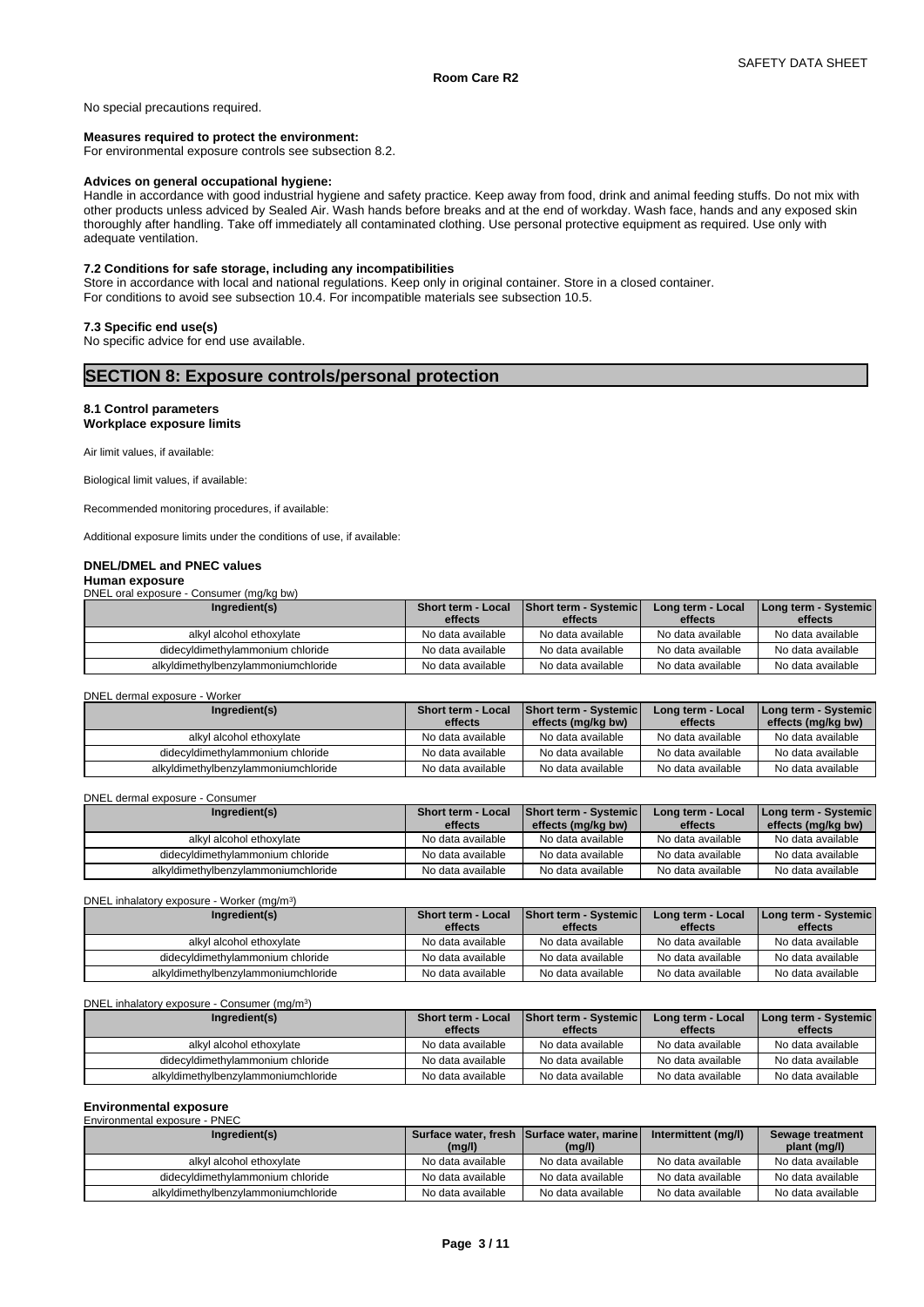#### Environmental exposure - PNEC, continued

| Ingredient(s)                       | <b>Sediment, freshwater V</b> | Sediment, marine  | Soil (mg/kg)      | Air (mg/m <sup>3</sup> ) |
|-------------------------------------|-------------------------------|-------------------|-------------------|--------------------------|
|                                     | (mg/kg)                       | (mg/kg)           |                   |                          |
| alkyl alcohol ethoxylate            | No data available             | No data available | No data available | No data available        |
| didecyldimethylammonium chloride    | No data available             | No data available | No data available | No data available        |
| alkyldimethylbenzylammoniumchloride | No data available             | No data available | No data available | No data available        |

#### **8.2 Exposure controls**

*The following information applies for the uses indicated in subsection 1.2. If available, please refer to the product information sheet for application and handling instructions. Normal use conditions are assumed for this section.*

*Recommended safety measures for handling the undiluted product:*

| Appropriate engineering controls:<br>Appropriate organisational controls: | Use only in well ventilated areas.<br>Avoid direct contact and/or splashes where possible. Train personnel.                                       |
|---------------------------------------------------------------------------|---------------------------------------------------------------------------------------------------------------------------------------------------|
| Personal protective equipment                                             |                                                                                                                                                   |
| Eye / face protection:                                                    | Safety glasses are not normally required. However, their use is recommended in those cases<br>where splashes may occur when handling the product. |
| Hand protection:                                                          | Rinse and dry hands after use. For prolonged contact protection for the skin may be necessary.                                                    |
| <b>Body protection:</b>                                                   | No special requirements under normal use conditions.                                                                                              |
| <b>Respiratory protection:</b>                                            | Respiratory protection is not normally required. However, inhalation of vapour, spray, gas or<br>aerosols should be avoided.                      |
| <b>Environmental exposure controls:</b>                                   | Should not reach sewage water or drainage ditch undiluted or unneutralised.                                                                       |

## **SECTION 9: Physical and chemical properties**

#### **9.1 Information on basic physical and chemical properties**

*Information in this section refers to the product, unless it is specifically stated that substance data is listed*

**Method / remark**

**Physical State:** Liquid **Colour:** Clear, Green **Odour:** Slightly perfumed **Odour threshold:** Not applicable **pH:** ≈ 11 (neat) **Melting point/freezing point (°C):** Not determined **Initial boiling point and boiling range (°C):** Not determined

Substance data, boiling point

| Ingredient(s)                       | Value<br>10(1)<br>. . | Method           | <b>Atmospheric pressure</b><br>(hPa) |  |
|-------------------------------------|-----------------------|------------------|--------------------------------------|--|
| alkyl alcohol ethoxylate            | > 200                 | Method not given |                                      |  |
| didecyldimethylammonium chloride    | No data available     |                  |                                      |  |
| alkyldimethylbenzylammoniumchloride | >107                  | Method not given |                                      |  |

**Method / remark**

**Flash point (°C):** Not applicable. **Sustained combustion:** Not determined **Evaporation rate:** Not determined **Flammability (solid, gas):** Not determined **Upper/lower flammability limit (%):** Not determined

Substance data, flammability or explosive limits, if available:

**Method / remark**

**Vapour pressure:** Not determined

Substance data, vapour pressure

| Ingredient(s)                       | Value<br>(Pa)     | <b>Method</b>    | Temperature<br>(°C) |
|-------------------------------------|-------------------|------------------|---------------------|
| alkyl alcohol ethoxylate            | Negligible        | Method not aiven | $20 - 25$           |
| didecyldimethylammonium chloride    | No data available |                  |                     |
| alkyldimethylbenzylammoniumchloride | No data available | Method not aiven | 20                  |

**Method / remark**

**Solubility in / Miscibility with Water:** Fully miscible **Vapour density:** Not determined **Relative density:** 1.00 g/cm³ (20 °C)

| <br>$\sim$<br>Substance<br>solubility in water<br>→ data.<br>. SO |               |       |        |          |
|-------------------------------------------------------------------|---------------|-------|--------|----------|
|                                                                   | Ingredient(s) | Value | Method | nerature |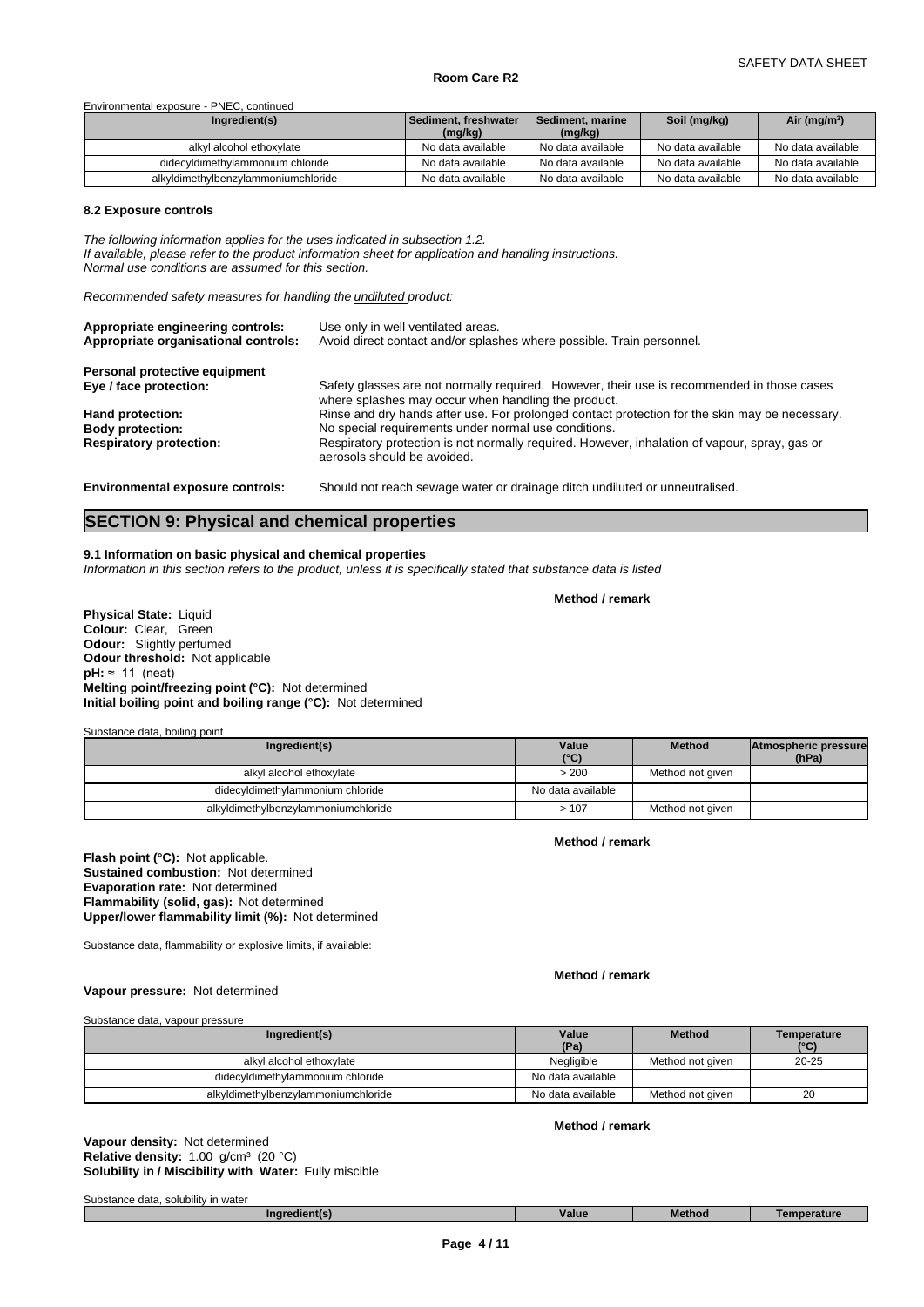|                                     | (g/l)             |                  | $10^{\circ}$ |  |
|-------------------------------------|-------------------|------------------|--------------|--|
| alkyl alcohol ethoxylate            | Soluble           | Method not given | 20           |  |
| didecyldimethylammonium chloride    | No data available |                  |              |  |
| alkyldimethylbenzylammoniumchloride | Soluble           | Method not given |              |  |

Substance data, partition coefficient n-octanol/water (log Kow): see subsection 12.3

**Decomposition temperature:** Not determined **Autoignition temperature:** Not determined **Viscosity:** Not determined **Explosive properties:** Not explosive. **Oxidising properties:** Not oxidising

**9.2 Other information Surface tension (N/m):** Not determined **Corrosion to metals:** Not corrosive Weight of evidence

Substance data, dissociation constant, if available:

## **SECTION 10: Stability and reactivity**

#### **10.1 Reactivity**

No reactivity hazards known under normal storage and use conditions.

#### **10.2 Chemical stability**

Stable under normal storage and use conditions.

#### **10.3 Possibility of hazardous reactions**

No hazardous reactions known under normal storage and use conditions.

#### **10.4 Conditions to avoid**

None known under normal storage and use conditions.

#### **10.5 Incompatible materials**

Reacts with acids.

#### **10.6 Hazardous decomposition products**

None known under normal storage and use conditions.

## **SECTION 11: Toxicological information**

#### **11.1 Information on toxicological effects**

Mixture data:

#### **Relevant calculated ATE(s):** ATE - Oral (mg/kg): >2000

Substance data, where relevant and available, are listed below.

#### **Acute toxicity** Acute oral toxicity

| Ingredient(s)                       | <b>Endpoint</b>  | Value<br>(mg/kg) | <b>Species</b> | <b>Method</b>            | <b>Exposure</b><br>time (h) |
|-------------------------------------|------------------|------------------|----------------|--------------------------|-----------------------------|
| alkyl alcohol ethoxylate            | LD <sub>50</sub> | $>$ 300 - 2000   | Rat            | [OECD 423 (EU B.1 tris)] |                             |
| didecyldimethylammonium chloride    | $LD_{50}$        | $300 - 2000$     | Rat            | OECD 401 (EU B.1)        |                             |
| alkyldimethylbenzylammoniumchloride | $LD_{50}$        | 398              | Rat            | Method not given         |                             |

Acute dermal toxicity

| Ingredient(s)                       | Endpoint  | Value<br>(mg/kg)     | <b>Species</b> | <b>Method</b>    | <b>Exposure</b><br>time (h) |
|-------------------------------------|-----------|----------------------|----------------|------------------|-----------------------------|
| alkyl alcohol ethoxylate            | $LD_{50}$ | > 2000               | Rabbit         | Method not given |                             |
| didecyldimethylammonium chloride    |           | No data<br>available |                |                  |                             |
| alkyldimethylbenzylammoniumchloride | $LD_{50}$ | 800 - 1420           | Rat            | Method not given |                             |

Acute inhalative toxicity

| Ingredient(s)                    | Endpoint | Value<br>(mg/l)      | <b>Species</b> | <b>Method</b> | <b>Exposure</b><br>time (h) |  |
|----------------------------------|----------|----------------------|----------------|---------------|-----------------------------|--|
| alkyl alcohol ethoxylate         |          | No data<br>available |                |               |                             |  |
| didecyldimethylammonium chloride |          | No data<br>available |                |               |                             |  |

# **Method / remark**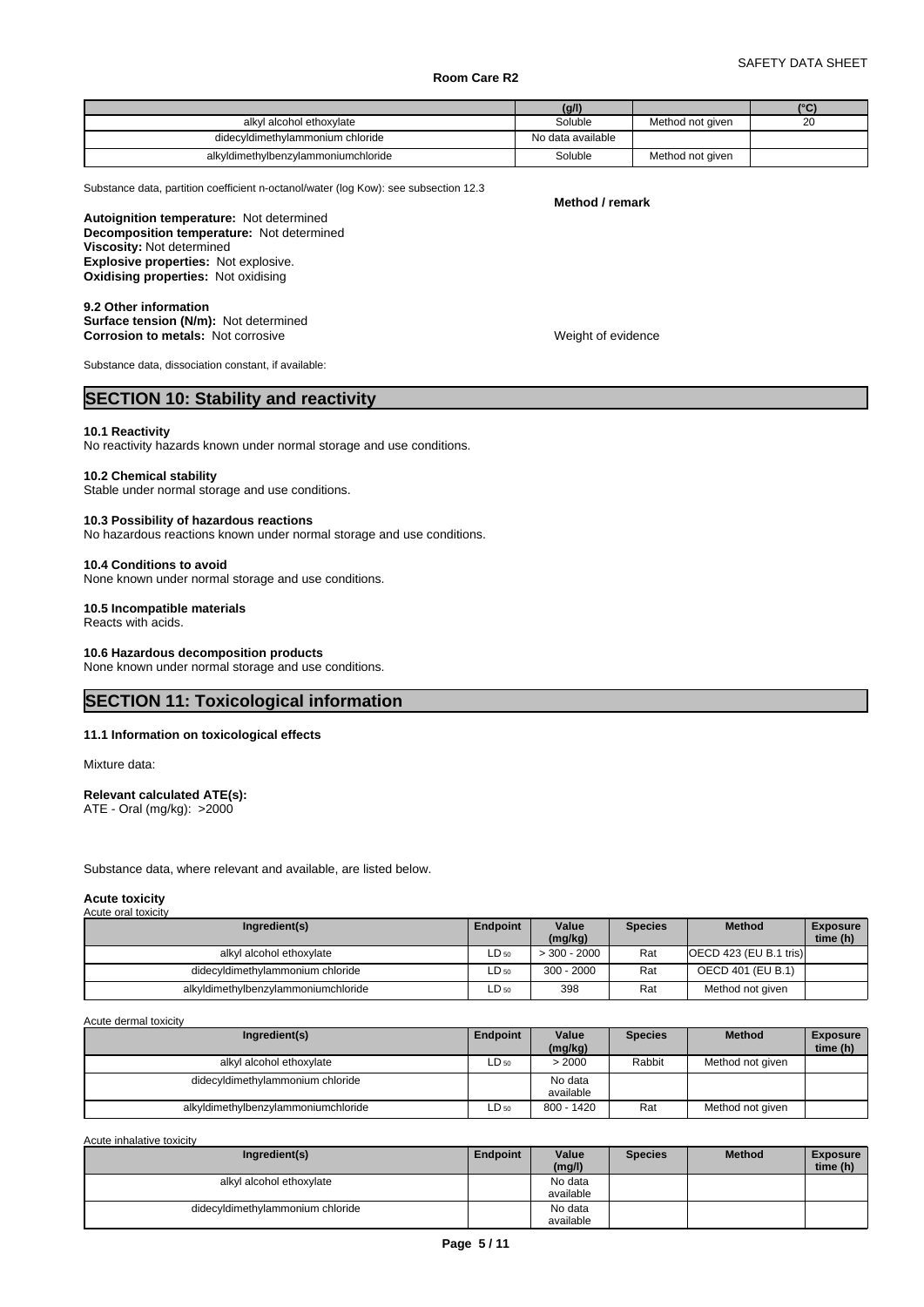| alkvidimethylb<br>hiumchloride<br>ammon<br>penzvia | $A \cap I$<br>NO.<br>uaia |  |  |
|----------------------------------------------------|---------------------------|--|--|
|                                                    | available                 |  |  |

## **Irritation and corrosivity** Skin irritation and corrosivity

| <b>ONIT ILLIGHOLL GEIG COLLUSIVILY</b> |              |                |                   |                      |
|----------------------------------------|--------------|----------------|-------------------|----------------------|
| Ingredient(s)                          | Result       | <b>Species</b> | <b>Method</b>     | <b>Exposure time</b> |
| alkyl alcohol ethoxylate               | Not irritant | Rabbit         | OECD 404 (EU B.4) |                      |
| didecyldimethylammonium chloride       | Corrosive    | Rabbit         | OECD 404 (EU B.4) |                      |
| alkyldimethylbenzylammoniumchloride    | Corrosive    |                | Method not given  |                      |

#### Eye irritation and corrosivity

| Ingredient(s)                       | Result            | <b>Species</b> | <b>Method</b>    | <b>Exposure time</b> |
|-------------------------------------|-------------------|----------------|------------------|----------------------|
| alkyl alcohol ethoxylate            | Severe damage     | Rabbit         | Method not given |                      |
| didecyldimethylammonium chloride    | No data available |                |                  |                      |
| alkyldimethylbenzylammoniumchloride | Severe damage     |                | Method not given |                      |

Respiratory tract irritation and corrosivity

| Ingredient(s)                       | Result            | <b>Species</b> | <b>Method</b> | <b>Exposure time</b> |
|-------------------------------------|-------------------|----------------|---------------|----------------------|
| alkyl alcohol ethoxylate            | No data available |                |               |                      |
| didecyldimethylammonium chloride    | No data available |                |               |                      |
| alkyldimethylbenzylammoniumchloride | No data available |                |               |                      |

# **Sensitisation**

| _________________<br>Sensitisation by skin contact |                   |                |                  |                          |
|----------------------------------------------------|-------------------|----------------|------------------|--------------------------|
| Ingredient(s)                                      | Result            | <b>Species</b> | <b>Method</b>    | <b>Exposure time (h)</b> |
| alkyl alcohol ethoxylate                           | Not sensitising   | Guinea pig     | Method not given |                          |
| didecyldimethylammonium chloride                   | No data available |                |                  |                          |
| alkyldimethylbenzylammoniumchloride                | Not sensitising   |                | Method not given |                          |

Sensitisation by inhalation

| Ingredient(s)                       | Result            | <b>Species</b> | <b>Method</b> | <b>Exposure time</b> |
|-------------------------------------|-------------------|----------------|---------------|----------------------|
| alkyl alcohol ethoxylate            | No data available |                |               |                      |
| didecyldimethylammonium chloride    | No data available |                |               |                      |
| alkyldimethylbenzylammoniumchloride | No data available |                |               |                      |

#### **CMR effects (carcinogenicity, mutagenicity and toxicity for reproduction) Mutagenicity**

| <b>Result (in-vitro)</b>              | <b>Method</b> | <b>Method</b>                                                                                                                                                                                            |
|---------------------------------------|---------------|----------------------------------------------------------------------------------------------------------------------------------------------------------------------------------------------------------|
|                                       | (in-vitro)    | (in-vivo)                                                                                                                                                                                                |
| No evidence of genotoxicity, negative | Method not    | Method not                                                                                                                                                                                               |
| test results                          | aiven         | given                                                                                                                                                                                                    |
| No data available                     |               |                                                                                                                                                                                                          |
|                                       |               |                                                                                                                                                                                                          |
|                                       |               | <b>Result (in-vivo)</b><br>No evidence of genotoxicity, negative<br>test results<br>No data available<br>No evidence for mutagenicity, negative OECD 471 (EUNo data available<br>test results<br>B.12/13 |

### **Carcinogenicity**

| Ingredient(s)                       | <b>Effect</b>                                       |
|-------------------------------------|-----------------------------------------------------|
| alkyl alcohol ethoxylate            | No evidence for carcinogenicity, weight-of-evidence |
| didecyldimethylammonium chloride    | No data available                                   |
| alkyldimethylbenzylammoniumchloride | No data available                                   |

Toxicity for reproduction

| Ingredient(s)                           | <b>Endpoint</b> | <b>Specific effect</b> | Value                | <b>Species</b> | <b>Method</b> | <b>Exposure</b> | <b>Remarks and other effects</b> |
|-----------------------------------------|-----------------|------------------------|----------------------|----------------|---------------|-----------------|----------------------------------|
|                                         |                 |                        | $(mq/kg$ bw/d)       |                |               | time            | reported                         |
| alkyl alcohol ethoxylate                | <b>NOAEL</b>    | Teratogenic effects    | > 50                 | Rat            | Not known     |                 |                                  |
| didecyldimethylammoni<br>um chloride    |                 |                        | No data<br>available |                |               |                 |                                  |
| alkyldimethylbenzylam<br>moniumchloride |                 |                        | No data<br>available |                |               |                 |                                  |

## **Repeated dose toxicity** Sub-acute or sub-chronic oral toxicity

| <u>UUU-ACULE OF SUD-CHIUHIC UTAL IUAICILY</u> |          |              |                |               |                    |                                                 |
|-----------------------------------------------|----------|--------------|----------------|---------------|--------------------|-------------------------------------------------|
| Ingredient(s)                                 | Endpoint | Value        | <b>Species</b> | <b>Method</b> |                    | <b>Exposure   Specific effects and organs  </b> |
|                                               |          | (mg/kg bw/d) |                |               | $ time$ (days) $ $ | affected                                        |
| alkyl alcohol ethoxylate                      |          | No data      |                |               |                    |                                                 |
|                                               |          | available    |                |               |                    |                                                 |
| didecyldimethylammonium chloride              |          | No data      |                |               |                    |                                                 |
|                                               |          | available    |                |               |                    |                                                 |
| alkyldimethylbenzylammoniumchloride           |          | No data      |                |               |                    |                                                 |
|                                               |          | available    |                |               |                    |                                                 |

#### Sub-chronic dermal toxicity

| Ingredient(s)            | Endpoint | Value        | <b>Species</b> | <b>Method</b> |              | <b>Exposure Specific effects and organs L</b> |
|--------------------------|----------|--------------|----------------|---------------|--------------|-----------------------------------------------|
|                          |          | (mg/kg bw/d) |                |               | Itime (davs) | affected                                      |
| alkyl alcohol ethoxylate |          | No data<br>. |                |               |              |                                               |
|                          |          | Page 67TT    |                |               |              |                                               |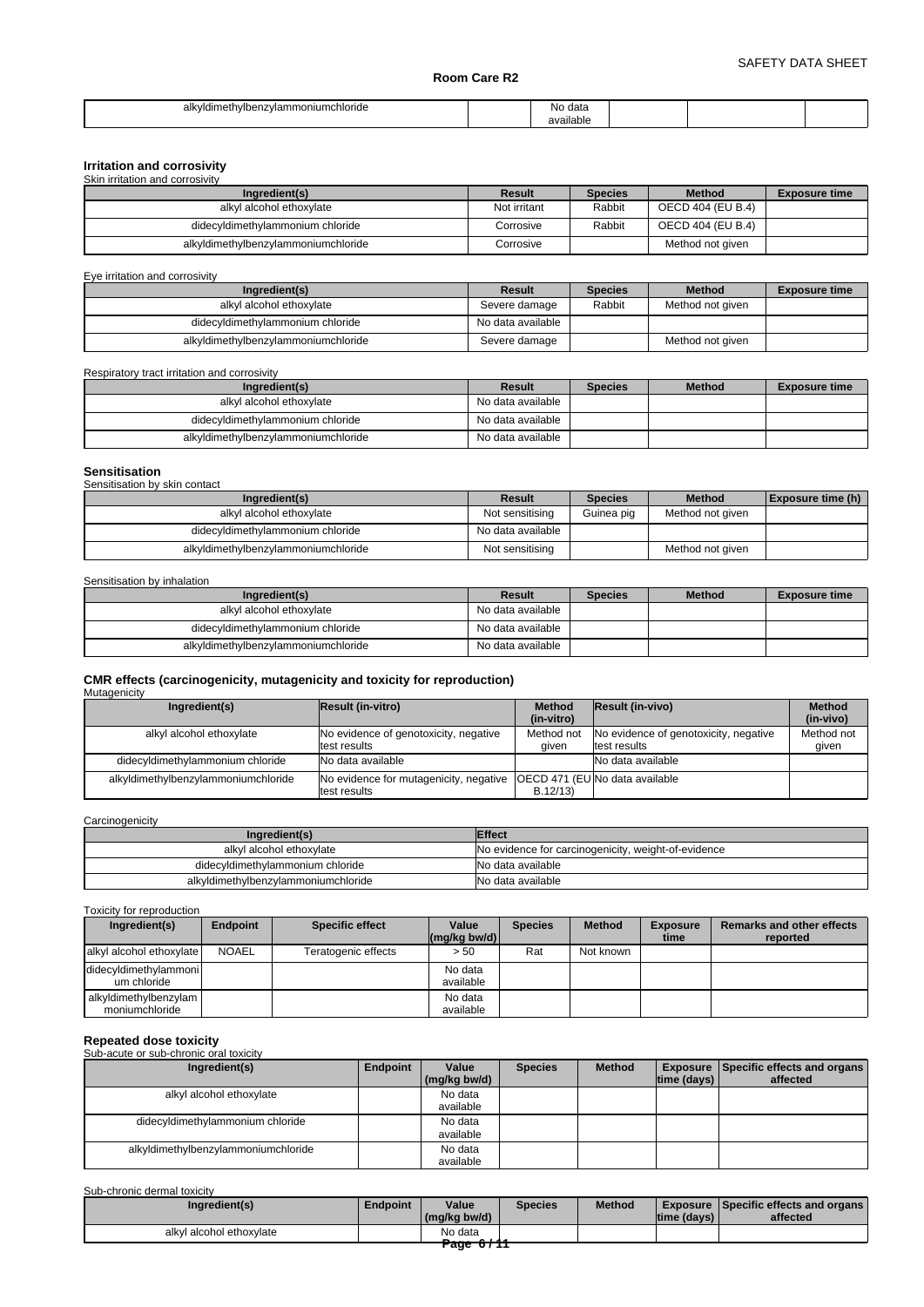|                                     | available            |  |  |
|-------------------------------------|----------------------|--|--|
| didecyldimethylammonium chloride    | No data<br>available |  |  |
| alkyldimethylbenzylammoniumchloride | No data<br>available |  |  |

#### Sub-chronic inhalation toxicity

| Ingredient(s)                       | Endpoint | Value<br>(mg/kg bw/d) | <b>Species</b> | <b>Method</b> | $ time$ (days) $ $ | <b>Exposure   Specific effects and organs  </b><br>affected |
|-------------------------------------|----------|-----------------------|----------------|---------------|--------------------|-------------------------------------------------------------|
| alkyl alcohol ethoxylate            |          | No data<br>available  |                |               |                    |                                                             |
| didecyldimethylammonium chloride    |          | No data<br>available  |                |               |                    |                                                             |
| alkyldimethylbenzylammoniumchloride |          | No data<br>available  |                |               |                    |                                                             |

#### Chronic toxicity

| Ingredient(s)            | <b>Exposure</b> | <b>Endpoint</b> | Value                                                   | <b>Species</b> | <b>Method</b> | <b>Exposure</b>               | Specific effects and | <b>Remark</b> |
|--------------------------|-----------------|-----------------|---------------------------------------------------------|----------------|---------------|-------------------------------|----------------------|---------------|
|                          | route           |                 | $\left \frac{\text{mg}}{\text{kg}}\right $ (mg/kg bw/d) |                |               | time                          | organs affected      |               |
| alkyl alcohol ethoxylate | Oral            | <b>NOAEL</b>    | 50                                                      | Rat            |               | Method not <b>24</b> month(s) |                      |               |
|                          |                 |                 |                                                         |                | aiven         |                               |                      |               |
| didecyldimethylammoni    |                 |                 | No data                                                 |                |               |                               |                      |               |
| um chloride              |                 |                 | available                                               |                |               |                               |                      |               |
| alkyldimethylbenzylam    |                 |                 | No data                                                 |                |               |                               |                      |               |
| moniumchloride           |                 |                 | available                                               |                |               |                               |                      |               |

#### STOT-single exposure

| Ingredient(s)                       | Affected organ(s) |
|-------------------------------------|-------------------|
| alkyl alcohol ethoxylate            | No data available |
| didecyldimethylammonium chloride    | No data available |
| alkyldimethylbenzylammoniumchloride | No data available |

#### STOT-repeated exposure

| Ingredient(s)                       | Affected organ(s) |
|-------------------------------------|-------------------|
| alkyl alcohol ethoxylate            | No data available |
| didecyldimethylammonium chloride    | No data available |
| alkyldimethylbenzylammoniumchloride | No data available |

#### **Aspiration hazard**

Substances with an aspiration hazard (H304), if any, are listed in section 3. If relevant, see section 9 for dynamic viscosity and relative density of the product.

#### **Potential adverse health effects and symptoms**

Effects and symptoms related to the product, if any, are listed in subsection 4.2.

## **SECTION 12: Ecological information**

## **12.1 Toxicity**

No data is available on the mixture.

Substance data, where relevant and available, are listed below

## **Aquatic short-term toxicity** Aquatic short-term toxicity - fish

| Ingredient(s)                       | <b>Endpoint</b> | Value<br>(mg/l) | <b>Species</b>       | <b>Method</b>    | <b>Exposure</b><br>time (h) |
|-------------------------------------|-----------------|-----------------|----------------------|------------------|-----------------------------|
| alkyl alcohol ethoxylate            | $LC_{50}$       | $-10$           | Cyprinus carpio      | OECD 203         | 96                          |
| didecyldimethylammonium chloride    | $LC_{50}$       | $0.1 - 1$       | Brachvdanio<br>rerio | OECD 203         | 96                          |
| alkyldimethylbenzylammoniumchloride | $LC_{50}$       | 0.85            | Fish                 | Method not given | 96                          |

Aquatic short-term toxicity - crustacea

| Ingredient(s)                       | Endpoint | Value<br>(mg/l) | <b>Species</b>          | <b>Method</b>    | <b>Exposure</b><br>time (h) |
|-------------------------------------|----------|-----------------|-------------------------|------------------|-----------------------------|
| alkyl alcohol ethoxylate            | EC 50    | 1 - 10          | Daphnia<br>magna Straus | OECD 202, static | 48                          |
| didecyldimethylammonium chloride    | EC 50    | $0.1 - 1$       | Daphnia<br>magna Straus | OECD 202         | 48                          |
| alkyldimethylbenzylammoniumchloride | EC 50    | 0.02            | Daphnia                 | Method not given | 48                          |

| Aquatic short-term toxicity - algae |  |
|-------------------------------------|--|
|-------------------------------------|--|

| Ingredient(s)                    | <b>Endpoint</b> | Value<br>(mg/l) | <b>Species</b>                         | <b>Method</b>       | <b>Exposure</b><br>time (h) |
|----------------------------------|-----------------|-----------------|----------------------------------------|---------------------|-----------------------------|
| alkyl alcohol ethoxylate         | EC 50           | $-10$           | <b>Desmodesmus</b><br>subspicatus      | OECD 201, static    | 72                          |
| didecyldimethylammonium chloride | EC 50           | $0.1 - 1$       | Pseudokirchner<br>iella<br>subcapitata | OECD <sub>201</sub> | 72                          |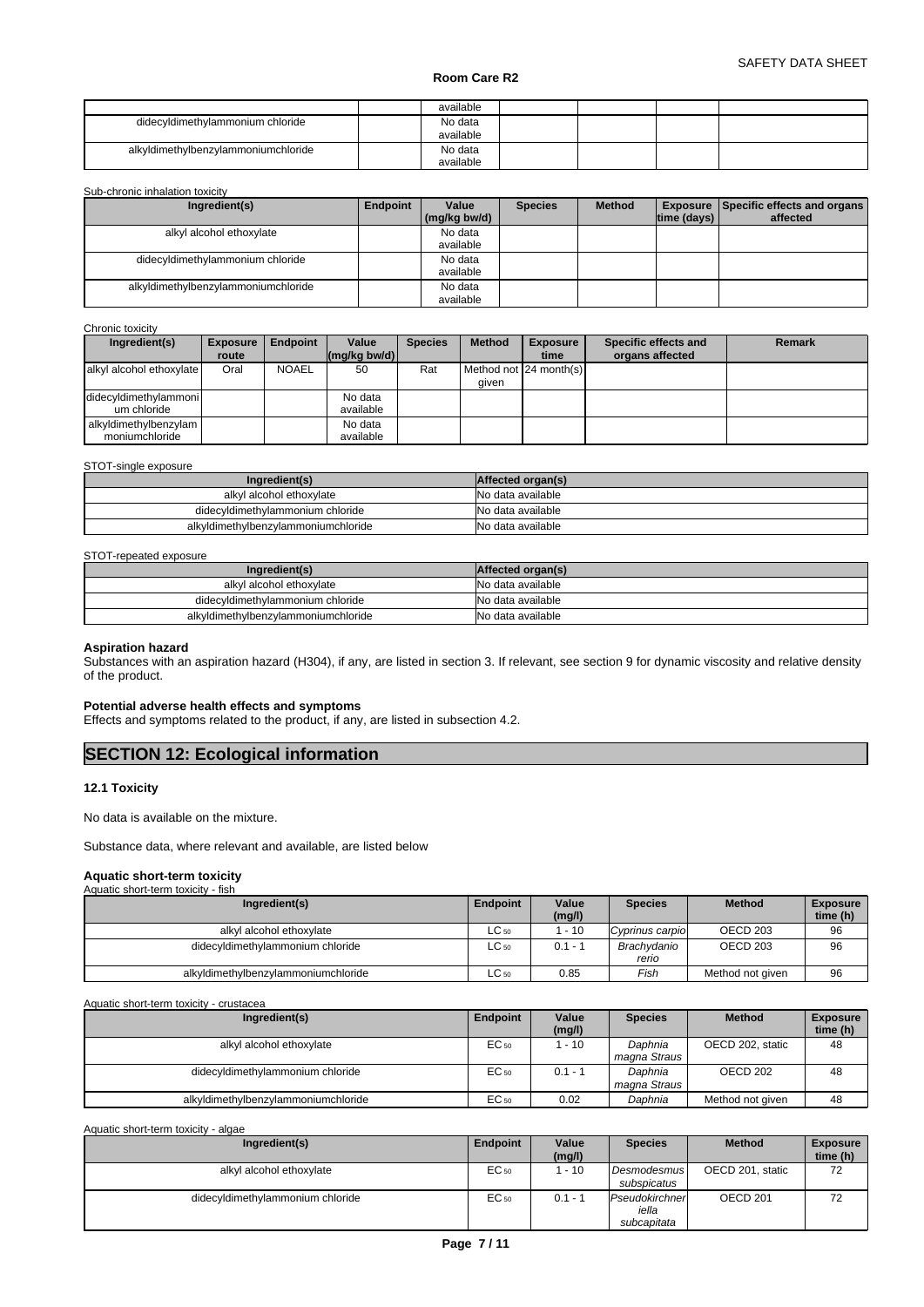| alky<br>vidimethylbenzylammoniumchloride | $\sqrt{2}$<br>ヒし 50<br>$ -$ | 0.06<br>. | Pseudokirchner<br>iella<br>subcapitata | OECD <sub>201</sub> | 96 |
|------------------------------------------|-----------------------------|-----------|----------------------------------------|---------------------|----|
|------------------------------------------|-----------------------------|-----------|----------------------------------------|---------------------|----|

| Aquatic short-term toxicity - marine species |          |                      |                |               |                                |
|----------------------------------------------|----------|----------------------|----------------|---------------|--------------------------------|
| Ingredient(s)                                | Endpoint | Value<br>(mg/l)      | <b>Species</b> | <b>Method</b> | <b>Exposure</b><br>time (days) |
| alkyl alcohol ethoxylate                     |          | No data<br>available |                |               |                                |
| didecyldimethylammonium chloride             |          | No data<br>available |                |               |                                |
| alkyldimethylbenzylammoniumchloride          |          | No data<br>available |                |               |                                |

| Impact on sewage plants - toxicity to bacteria |           |                      |                     |                     |                         |
|------------------------------------------------|-----------|----------------------|---------------------|---------------------|-------------------------|
| Ingredient(s)                                  | Endpoint  | Value<br>(mg/l)      | <b>Inoculum</b>     | <b>Method</b>       | <b>Exposure</b><br>time |
| alkyl alcohol ethoxylate                       | $EC_{10}$ | >10000               | Activated<br>sludge | DIN 38412 / Part 8  | 17 hour(s) $\vert$      |
| didecyldimethylammonium chloride               |           | No data<br>available |                     |                     |                         |
| alkyldimethylbenzylammoniumchloride            | $EC_{20}$ | 10                   | Activated<br>sludge | OECD <sub>209</sub> | $0.5$ hour(s)           |

## **Aquatic long-term toxicity**

| Aquatic long-term toxicity - fish   |          |                      |                |               |                         |                         |
|-------------------------------------|----------|----------------------|----------------|---------------|-------------------------|-------------------------|
| Ingredient(s)                       | Endpoint | Value<br>(mg/l)      | <b>Species</b> | <b>Method</b> | <b>Exposure</b><br>time | <b>Effects observed</b> |
| alkyl alcohol ethoxylate            |          | No data<br>available |                |               |                         |                         |
| didecyldimethylammonium chloride    |          | No data<br>available |                |               |                         |                         |
| alkyldimethylbenzylammoniumchloride |          | No data<br>available |                |               |                         |                         |

#### Aquatic long-term toxicity - crustacea

| Ingredient(s)                       | Endpoint | Value<br>(mg/l) | <b>Species</b> | <b>Method</b> | <b>Exposure</b><br>time | <b>Effects observed</b> |
|-------------------------------------|----------|-----------------|----------------|---------------|-------------------------|-------------------------|
| alkyl alcohol ethoxylate            |          | No data         |                |               |                         |                         |
|                                     |          | available       |                |               |                         |                         |
| didecyldimethylammonium chloride    |          | No data         |                |               |                         |                         |
|                                     |          | available       |                |               |                         |                         |
| alkyldimethylbenzylammoniumchloride |          | No data         |                |               |                         |                         |
|                                     |          | available       |                |               |                         |                         |

## Aquatic toxicity to other aquatic benthic organisms, including sediment-dwelling organisms, if available:

| Ingredient(s)                       | Endpoint | Value<br>(mg/kg dw<br>sediment) | <b>Species</b> | <b>Method</b> | <b>Exposure</b><br> time (days) | <b>Effects observed</b> |
|-------------------------------------|----------|---------------------------------|----------------|---------------|---------------------------------|-------------------------|
| alkyl alcohol ethoxylate            |          | No data<br>available            |                |               |                                 |                         |
| didecyldimethylammonium chloride    |          | No data<br>available            |                |               |                                 |                         |
| alkyldimethylbenzylammoniumchloride |          | No data<br>available            |                |               |                                 |                         |

## **Terrestrial toxicity** Terrestrial toxicity - soil invertebrates, including earthworms, if available:

| Ingredient(s)                       | Endpoint    | Value<br>(mg/kg dw<br>soil) | <b>Species</b> | <b>Method</b> | <b>Exposure</b><br> time (days) | <b>Effects observed</b> |
|-------------------------------------|-------------|-----------------------------|----------------|---------------|---------------------------------|-------------------------|
| alkyl alcohol ethoxylate            | <b>NOEC</b> | 220                         | Eisenia fetida |               |                                 |                         |
| didecyldimethylammonium chloride    |             | No data<br>available        |                |               |                                 |                         |
| alkyldimethylbenzylammoniumchloride |             | No data<br>available        |                |               |                                 |                         |

#### Terrestrial toxicity - plants, if available:

| Ingredient(s)                       | Endpoint    | Value<br>(mg/kg dw<br>soil) | <b>Species</b>      | <b>Method</b> | <b>Exposure</b><br> time (days) | <b>Effects observed</b> |
|-------------------------------------|-------------|-----------------------------|---------------------|---------------|---------------------------------|-------------------------|
| alkyl alcohol ethoxylate            | <b>NOEC</b> | 10                          | Lepidium<br>sativum | OECD 208      |                                 |                         |
| didecyldimethylammonium chloride    |             | No data<br>available        |                     |               |                                 |                         |
| alkyldimethylbenzylammoniumchloride |             | No data<br>available        |                     |               |                                 |                         |

## Terrestrial toxicity - birds, if available:

| Ingredient(s)            | Endpoint | Value     | <b>Species</b> | <b>Method</b> | <b>Exposure</b><br> time (days) | <b>Effects observed</b> |
|--------------------------|----------|-----------|----------------|---------------|---------------------------------|-------------------------|
| alkyl alcohol ethoxylate |          | No data   |                |               |                                 |                         |
|                          |          | available |                |               |                                 |                         |
|                          |          | Page 8711 |                |               |                                 |                         |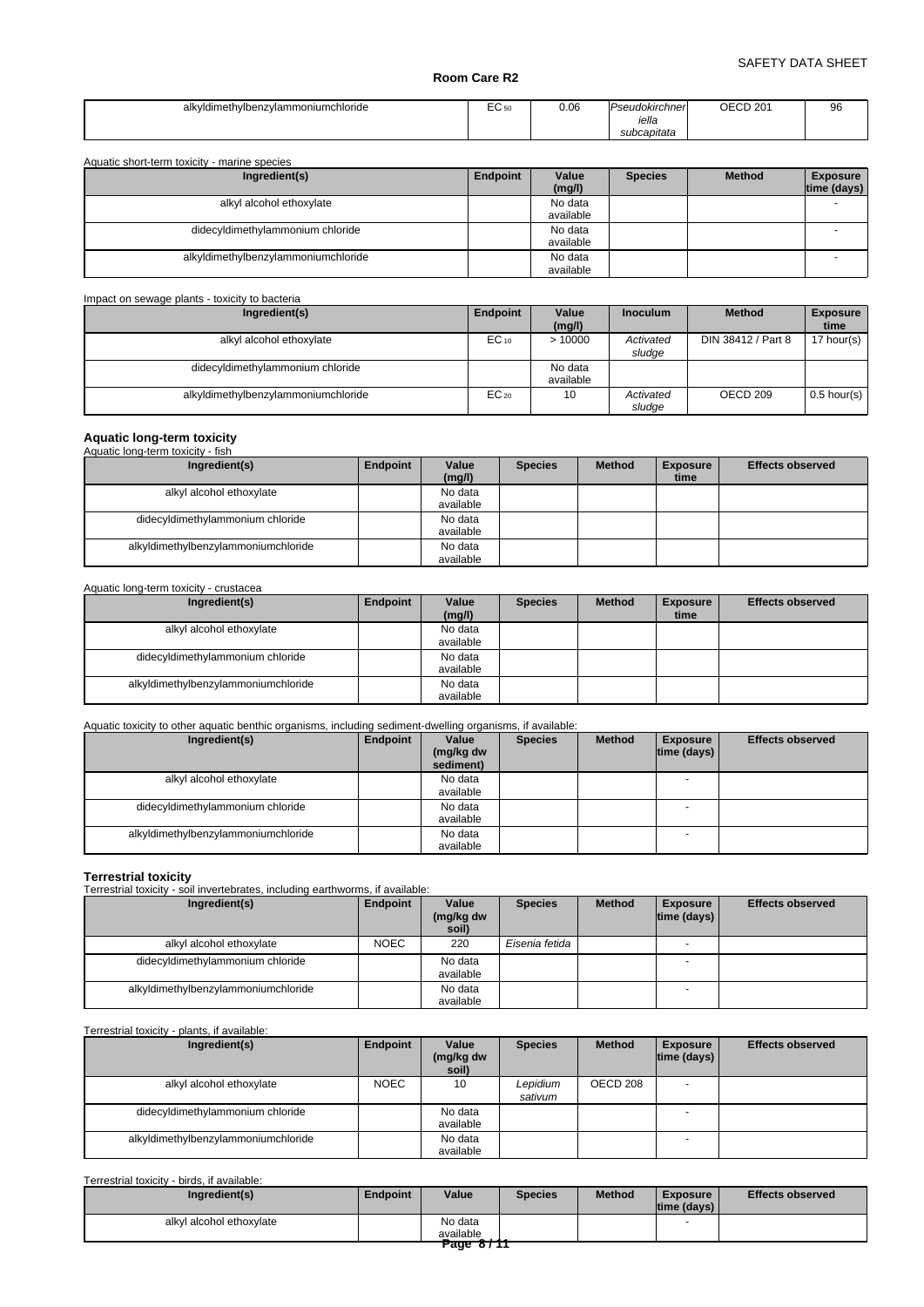| didecyldimethylammonium chloride    | No data<br>available |  |  |
|-------------------------------------|----------------------|--|--|
| alkyldimethylbenzylammoniumchloride | No data<br>available |  |  |

Terrestrial toxicity - beneficial insects, if available:

| Ingredient(s)                       | Endpoint | Value<br>(mg/kg dw<br>soil) | <b>Species</b> | <b>Method</b> | <b>Exposure</b><br> time (days) | <b>Effects observed</b> |
|-------------------------------------|----------|-----------------------------|----------------|---------------|---------------------------------|-------------------------|
| alkyl alcohol ethoxylate            |          | No data<br>available        |                |               |                                 |                         |
| didecyldimethylammonium chloride    |          | No data<br>available        |                |               |                                 |                         |
| alkyldimethylbenzylammoniumchloride |          | No data<br>available        |                |               |                                 |                         |

#### Terrestrial toxicity - soil bacteria, if available:

| Ingredient(s)                       | Endpoint | Value<br>(mg/kg dw<br>soil) | <b>Species</b> | <b>Method</b> | <b>Exposure</b><br> time (days) | <b>Effects observed</b> |
|-------------------------------------|----------|-----------------------------|----------------|---------------|---------------------------------|-------------------------|
| alkyl alcohol ethoxylate            |          | No data<br>available        |                |               | $\overline{\phantom{a}}$        |                         |
| didecyldimethylammonium chloride    |          | No data<br>available        |                |               |                                 |                         |
| alkyldimethylbenzylammoniumchloride |          | No data<br>available        |                |               |                                 |                         |

#### **12.2 Persistence and degradability**

**Abiotic degradation**

Abiotic degradation - photodegradation in air, if available:

Abiotic degradation - hydrolysis, if available:

Abiotic degradation - other processes, if available:

#### **Biodegradation**

Ready biodegradability - aerobic conditions

| Ingredient(s)                       | <b>Inoculum</b> | Analytical<br>method | $DT_{50}$              | <b>Method</b> | <b>Evaluation</b>     |
|-------------------------------------|-----------------|----------------------|------------------------|---------------|-----------------------|
| alkyl alcohol ethoxylate            |                 | $CO2$ production     | > 60 % in 28<br>day(s) | OECD 301B     | Readily biodegradable |
| didecyldimethylammonium chloride    |                 | Oxygen depletion     | $>60\%$                | OECD 301D     | Readily biodegradable |
| alkyldimethylbenzylammoniumchloride |                 | Oxygen depletion     | $>60\%$                | OECD 301D     | Readily biodegradable |

Ready biodegradability - anaerobic and marine conditions, if available:

Degradation in relevant environmental compartments, if available:

The surfactant(s) contained in this preparation complies(comply) with the biodegradability criteria as laid down in Regulation (EC) No. 648/2004 on detergents. Data to support this assertion are held at the disposal of the competent authorities of the Member States and will be made available to them, at their direct request or at the request of a detergent manufacturer.

### **12.3 Bioaccumulative potential**

Partition coefficient n-octanol/water (log Kow)

| Ingredient(s)                       | Value             | <b>Method</b>    | <b>Evaluation</b>                  | Remark |
|-------------------------------------|-------------------|------------------|------------------------------------|--------|
| alkvl alcohol ethoxvlate            | No data available |                  |                                    |        |
| didecyldimethylammonium chloride    | No data available |                  |                                    |        |
| alkyldimethylbenzylammoniumchloride | $0.5 - 1.58$      | Method not aiven | <b>No bioaccumulation expected</b> |        |

Bioconcentration factor (BCF)

| Ingredient(s)                              | Value | <b>Species</b> | <b>Method</b> | <b>Evaluation</b>                            | Remark |
|--------------------------------------------|-------|----------------|---------------|----------------------------------------------|--------|
| alkyl alcohol ethoxylate No data available |       |                |               |                                              |        |
| didecyldimethylammonil<br>um chloride      | 2.1   |                |               | Method not given No bioaccumulation expected |        |
| alkyldimethylbenzylam<br>moniumchloride    | 0.5   |                |               | Method not given No bioaccumulation expected |        |

## **12.4 Mobility in soil**

Adsorption/Desorption to soil or sediment

| Ingredient(s)                       | Adsorption<br>coefficient<br>Log Koc | <b>Desorption</b><br>coefficient<br>Log Koc(des) | <b>Method</b> | Soil/sediment<br>type | <b>Evaluation</b>            |
|-------------------------------------|--------------------------------------|--------------------------------------------------|---------------|-----------------------|------------------------------|
| alkyl alcohol ethoxylate            | No data available                    |                                                  |               |                       | Immobile in soil or sediment |
| didecyldimethylammonium chloride    | No data available                    |                                                  |               |                       |                              |
| alkyldimethylbenzylammoniumchloride | No data available                    |                                                  |               |                       |                              |

#### **12.5 Results of PBT and vPvB assessment**

Substances that fulfill the criteria for PBT/vPvB, if any, are listed in section 3.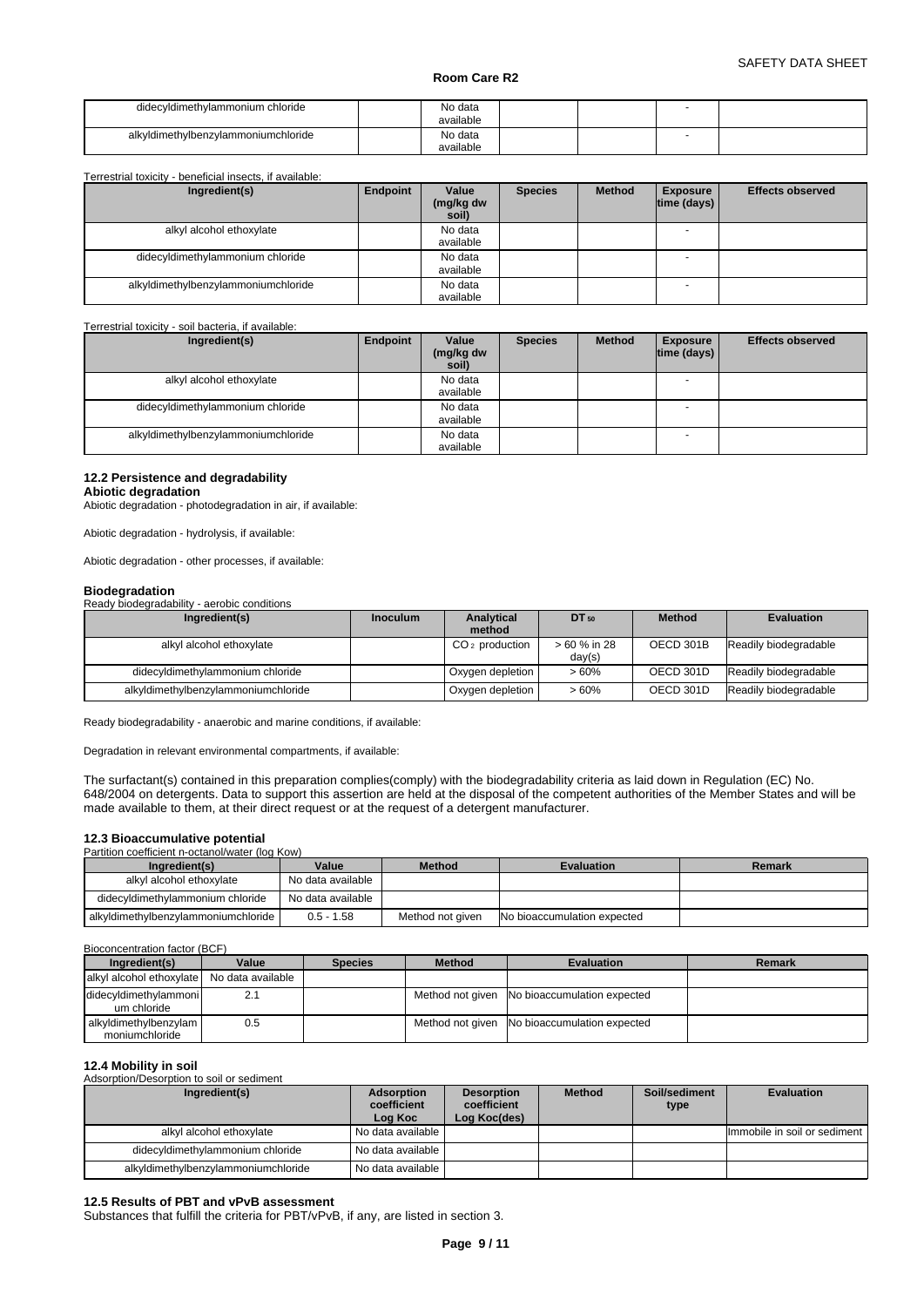## **SECTION 13: Disposal considerations**

| 13.1 Waste treatment methods<br>Waste from residues / unused<br>products: | The concentrated contents or contaminated packaging should be disposed of by a certified handler<br>or according to the site permit. Release of waste to sewers is discouraged. The cleaned packaging<br>material is suitable for energy recovery or recycling in line with local legislation. |
|---------------------------------------------------------------------------|------------------------------------------------------------------------------------------------------------------------------------------------------------------------------------------------------------------------------------------------------------------------------------------------|
| <b>European Waste Cataloque:</b>                                          | 20 01 29* - detergents containing dangerous substances.                                                                                                                                                                                                                                        |
| <b>Empty packaging</b>                                                    |                                                                                                                                                                                                                                                                                                |

**Recommendation:** Dispose of observing national or local regulations. **Suitable cleaning agents:** Water, if necessary with cleaning agent.

## **SECTION 14: Transport information**



**ADR, RID, ADN, IMO/IMDG, ICAO/IATA** 

- **14.1 UN number:** 3082
- **14.2 UN proper shipping name:**
- Environmentally hazardous substance, liquid, n.o.s. ( alkyldimethylbenzylammoniumchloride )
- **14.3 Transport hazard class(es):**
- **Class:** 9
- **Label(s):** 9
- **14.4 Packing group:** III
- **14.5 Environmental hazards: Environmentally hazardous:** Yes
	- **Marine pollutant:** Yes
- **14.6 Special precautions for user:** None known.
- **14.7 Transport in bulk according to Annex II of MARPOL 73/78 and the IBC Code:** The product is not transported in bulk tankers.

**Other relevant information:**

**ADR Classification code:** M6 **Tunnel restriction code:** E **Hazard identification number:** 90 **IMO/IMDG**

**EmS:** F-A, S-F

The product has been classified, labelled and packaged in accordance with the requirements of ADR and the provisions of the IMDG Code. Transport regulations include special provisions for certain classes of dangerous goods packed in limited quantities.

## **SECTION 15: Regulatory information**

**15.1 Safety, health and environmental regulations/legislation specific for the substance or mixture**

**Authorisations or restrictions (Regulation (EC) No 1907/2006, Title VII respectively Title VIII):** Not applicable.

#### **Ingredients according to EC Detergents Regulation 648/2004**

non-ionic surfactants < 5% disinfectants, perfumes

**15.2 Chemical safety assessment**

A chemical safety assessment has not been carried out on the mixture

## **SECTION 16: Other information**

*The information in this document is based on our best present knowledge. However, it does not constitute a guarantee for any specific product features and does not establish a legally binding contract*

**MSDS code: MS1001662 Version: 01.0** 

**Version:** 01.0 **Revision:** 2015-03-12

**Classification procedure**